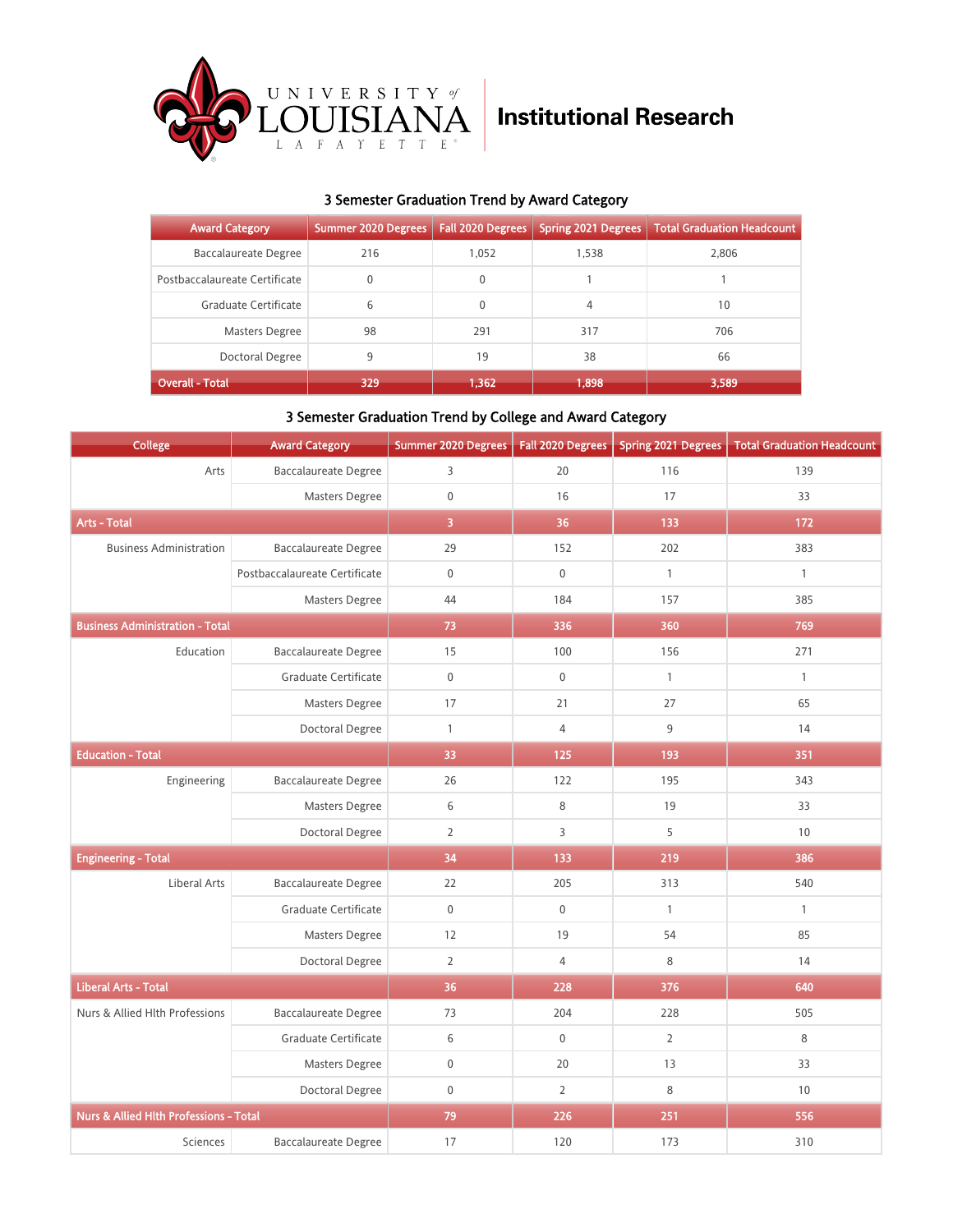

# **Institutional Research**

## 3 Semester Graduation Trend by Award Category

### 3 Semester Graduation Trend by College and Award Category

| <b>College</b>                    | <b>Award Category</b>       | Summer 2020 Degrees   Fall 2020 Degrees |       | <b>Spring 2021 Degrees</b> | <b>Total Graduation Headcount</b> |
|-----------------------------------|-----------------------------|-----------------------------------------|-------|----------------------------|-----------------------------------|
| Sciences                          | Masters Degree              | 19                                      | 23    | 30                         | 72                                |
|                                   | Doctoral Degree             | 4                                       | 6     | 8                          | 18                                |
| <b>Sciences - Total</b>           |                             | 40                                      | 149   | 211                        | 400                               |
| University College                | <b>Baccalaureate Degree</b> | 31                                      | 129   | 155                        | 315                               |
| <b>University College - Total</b> |                             | 31                                      | 129   | 155                        | 315                               |
| <b>Overall - Total</b>            |                             | 329                                     | 1,362 | 1,898                      | 3,589                             |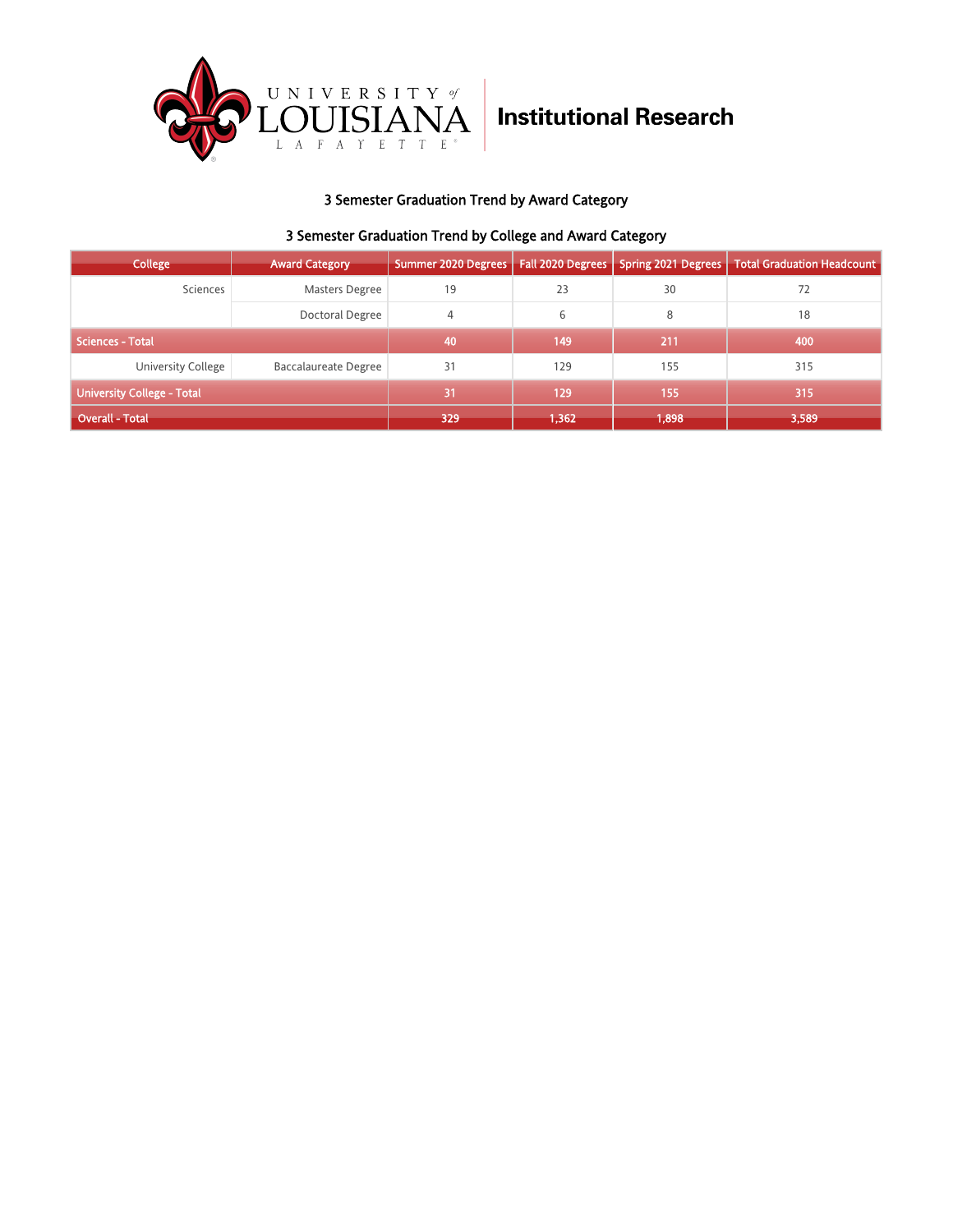

| <b>College</b> | <b>Department</b>                | <b>Program</b>                  | <b>First Concentration</b>    | Summer 2020<br><b>Degrees</b> | <b>Fall 2020</b><br><b>Degrees</b> | Spring 2021<br><b>Degrees</b> | <b>Total</b><br><b>Degrees</b> |
|----------------|----------------------------------|---------------------------------|-------------------------------|-------------------------------|------------------------------------|-------------------------------|--------------------------------|
| Arts           | Architecture                     | Architectural Studies - BS_ARCS |                               | $\mathbf{1}$                  | $\mathbf{1}$                       | 29                            | 31                             |
|                |                                  | Architecture - MARC_ARCH        |                               | $\mathbf 0$                   | 15                                 | $\overline{7}$                | 22                             |
|                | Architecture - Total             |                                 |                               | $\overline{1}$                | 16                                 | 36                            | 53                             |
|                | <b>Industrial Design</b>         | Industrial Design - BOID_INDN   |                               | $\mathsf 0$                   | $\boldsymbol{0}$                   | 18                            | 18                             |
|                | <b>Industrial Design - Total</b> |                                 |                               | $\overline{\mathbf{0}}$       | $\pmb{0}$                          | 18                            | 18                             |
|                | Interior Design                  | Interior Design - BID_INDS      |                               | $\mathbf{1}$                  | $\mathbf{1}$                       | 9                             | 11                             |
|                | <b>Interior Design - Total</b>   |                                 |                               | $\overline{1}$                | $\mathbf{1}$                       | 9                             | 11 <sub>1</sub>                |
|                | Music                            | Music - BA_MUSC                 | Music Business                | $\mathsf 0$                   | 6                                  | $\overline{7}$                | 13                             |
|                |                                  | Music - BM_MUS                  | Jazz Studies                  | $\mathbf{1}$                  | $\boldsymbol{0}$                   | $\mathsf{0}$                  | $\mathbf{1}$                   |
|                |                                  |                                 | Music Media                   | $\mathsf 0$                   | $\boldsymbol{0}$                   | 5                             | 5                              |
|                |                                  |                                 | Theory and<br>Composition     | $\boldsymbol{0}$              | $\boldsymbol{0}$                   | $\overline{2}$                | $\overline{2}$                 |
|                |                                  | <b>BM_MUS-Total</b>             |                               | $\overline{1}$                | $\pmb{0}$                          | $\overline{7}$                | $\overline{\mathbf{8}}$        |
|                |                                  | Music - MM_MUS                  | Conducting<br>Instrumental    | $\boldsymbol{0}$              | $\boldsymbol{0}$                   | $\mathbf{1}$                  | $\mathbf{1}$                   |
|                |                                  |                                 | Performance                   | $\mathsf 0$                   | $\mathbf 0$                        | $\overline{2}$                | $\overline{2}$                 |
|                |                                  |                                 | Music<br>Theory/Composition   | $\mathsf 0$                   | $\boldsymbol{0}$                   | 3                             | $\mathsf{3}$                   |
|                |                                  |                                 | <b>Music Education</b>        | $\mathsf 0$                   | $\boldsymbol{0}$                   | $\mathbf{1}$                  | $\mathbf{1}$                   |
|                |                                  |                                 | Performance<br>Pedagogy       | $\mathbf 0$                   | $\boldsymbol{0}$                   | $\mathbf{1}$                  | $\mathbf{1}$                   |
|                |                                  |                                 |                               | $\mathbf 0$                   | $\mathbf{1}$                       | $\overline{2}$                | $\mathsf{3}$                   |
|                |                                  | MM_MUS - Total                  |                               | $\pmb{0}$                     | $\mathbf{1}$                       | 10                            | 11 <sub>1</sub>                |
|                | <b>Music - Total</b>             |                                 |                               | $\overline{1}$                | $\overline{z}$                     | ${\bf 24}$                    | 32 <sub>2</sub>                |
|                | Performing Arts                  | Performing Arts - BFA PFAR      | Acting                        | $\boldsymbol{0}$              | $\mathbf{1}$                       | $\overline{2}$                | 3                              |
|                |                                  |                                 | Dance                         | $\boldsymbol{0}$              | $\mathbf{1}$                       | $\overline{2}$                | $\mathsf{3}$                   |
|                |                                  |                                 | Theatre                       | $\boldsymbol{0}$              | $\mathbf{1}$                       | $\overline{2}$                | 3                              |
|                |                                  | <b>BFA_PFAR - Total</b>         |                               | $\overline{\mathbf{0}}$       | $\overline{\mathbf{3}}$            | 6 <sup>1</sup>                | $9\,$                          |
|                | <b>Performing Arts - Total</b>   |                                 |                               | $\overline{0}$                | $\overline{3}$                     | 6 <sup>7</sup>                | 9 <sup>°</sup>                 |
|                | Visual Arts                      | Visual Arts - BFA_VIAR          | Computer Art and<br>Animation | $\mathbf 0$                   | $\mathbf 2$                        | $14$                          | $16\,$                         |
|                |                                  |                                 | Ceramics                      | $\mathsf 0$                   | $\mathbf{1}$                       | $\overline{2}$                | $\mathsf{3}$                   |
|                |                                  |                                 | Graphic Design                | $\mathbf 0$                   | $\boldsymbol{0}$                   | 17                            | 17                             |
|                |                                  |                                 | Metalwork and<br>Jewelry      | $\mathbf 0$                   | $\mathsf 0$                        | $\overline{2}$                | $\mathbf 2$                    |
|                |                                  |                                 | New Media and<br>Digital Art  | $\mathsf 0$                   | $\mathbf{1}$                       | $\overline{2}$                | $\mathsf{3}$                   |
|                |                                  |                                 | Photography                   | $\mathsf 0$                   | $\mathbf{1}$                       | $\boldsymbol{0}$              | $\mathbf{1}$                   |
|                |                                  |                                 | Painting                      | $\mathbf 0$                   | $\overline{2}$                     | $\boldsymbol{0}$              | $\overline{2}$                 |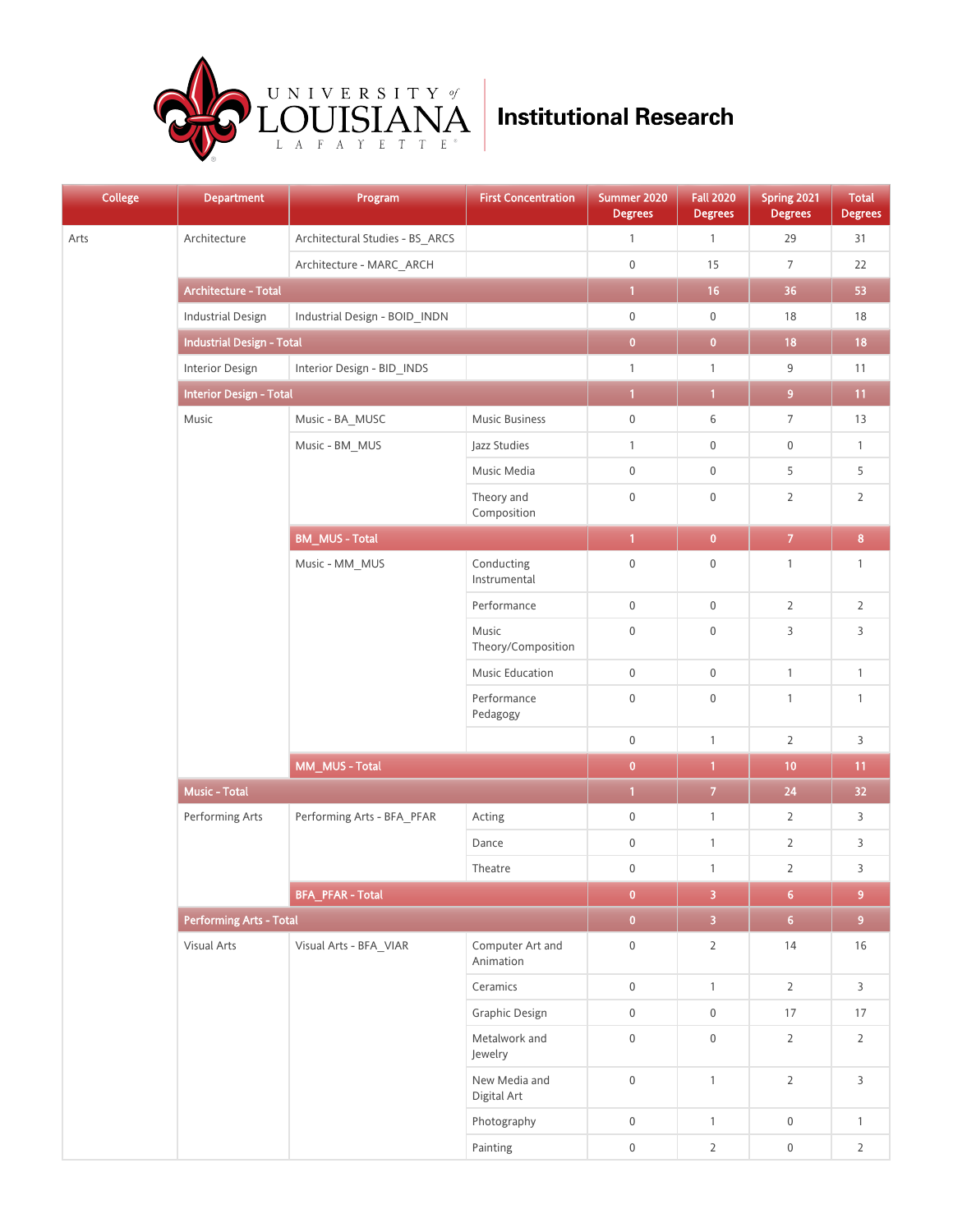

| College      | <b>Department</b>          | Program                 | <b>First Concentration</b> | Summer 2020<br><b>Degrees</b> | <b>Fall 2020</b><br><b>Degrees</b> | Spring 2021<br><b>Degrees</b> | <b>Total</b><br><b>Degrees</b> |
|--------------|----------------------------|-------------------------|----------------------------|-------------------------------|------------------------------------|-------------------------------|--------------------------------|
| Arts         | Visual Arts                | Visual Arts - BFA VIAR  | Printmaking                | 0                             |                                    | 3                             | 4                              |
|              |                            |                         |                            | 0                             |                                    | $\mathbf 0$                   |                                |
|              |                            | <b>BFA VIAR - Total</b> |                            | $\bf{0}$                      | 9                                  | 40                            | 49                             |
|              | <b>Visual Arts - Total</b> |                         |                            | $\mathbf{0}$                  | -9                                 | 40                            | 49                             |
| Arts - Total |                            |                         |                            | 5                             | 36                                 | 133                           | 172                            |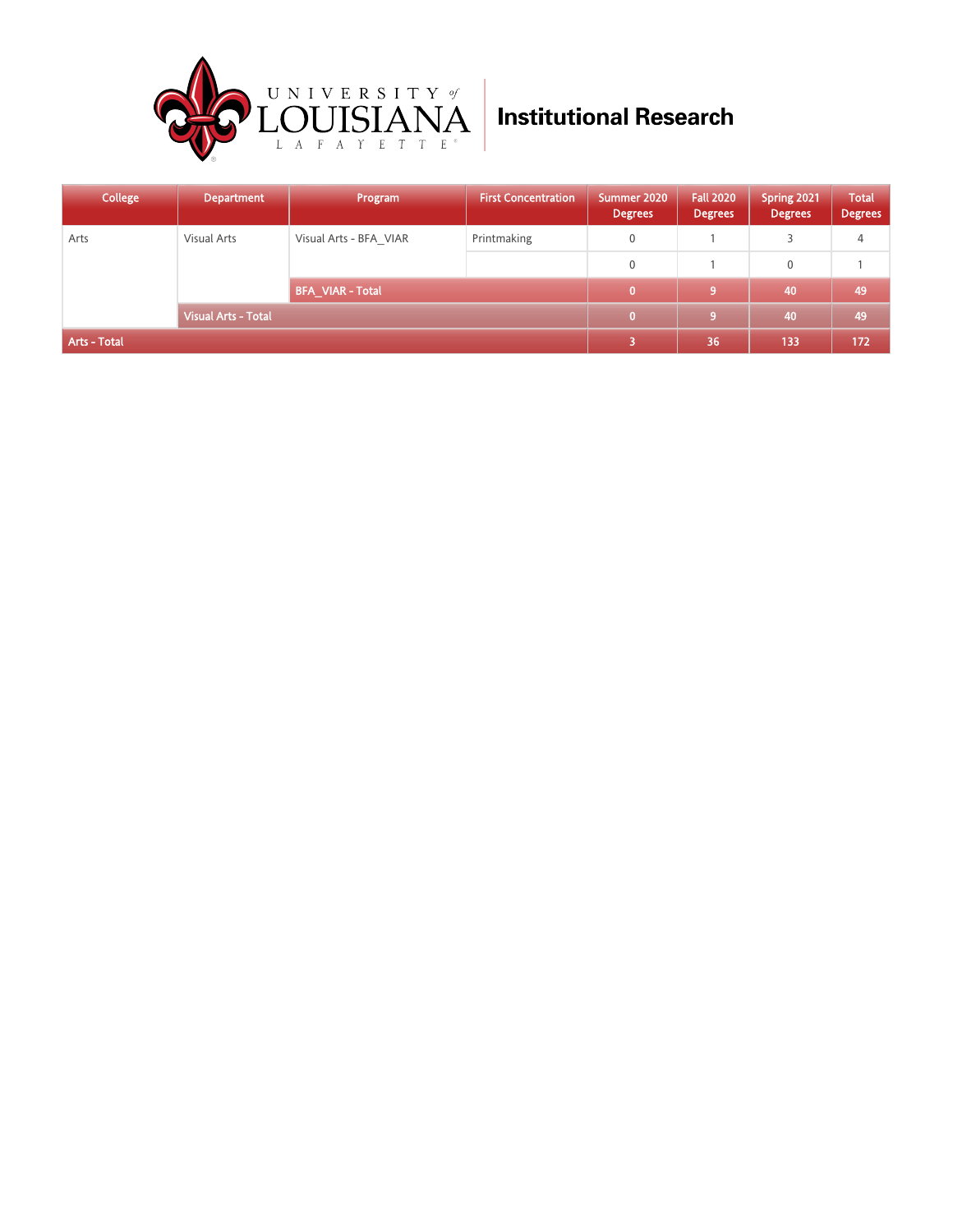

| <b>College</b>  | <b>Department</b>                      | Program                                      | <b>First Concentration</b>        | Summer 2020<br><b>Degrees</b> | <b>Fall 2020</b><br><b>Degrees</b> | Spring 2021<br><b>Degrees</b> | <b>Total</b><br><b>Degrees</b> |
|-----------------|----------------------------------------|----------------------------------------------|-----------------------------------|-------------------------------|------------------------------------|-------------------------------|--------------------------------|
| <b>Business</b> | Accounting                             | Accounting - BSBA_ACCT                       |                                   | $\mathbf{1}$                  | 25                                 | 39                            | 65                             |
| Administration  |                                        | Accounting - MS_ACCT                         |                                   | $\boldsymbol{0}$              | $\overline{2}$                     | $\mathbf 0$                   | $\overline{2}$                 |
|                 |                                        | Accounting - MS_ACTO                         |                                   | $\mathbf{1}$                  | $\overline{2}$                     | 3                             | 6                              |
|                 |                                        | Accounting - PBC_CACC                        |                                   | $\mathbf 0$                   | $\boldsymbol{0}$                   | $\mathbf{1}$                  | $\mathbf{1}$                   |
|                 | <b>Accounting - Total</b>              |                                              |                                   | $\overline{2}$                | 29                                 | 43                            | 74                             |
|                 | <b>Business</b><br>Administration      | Health Care Administration -<br>MBA_HCA      |                                   | $\overline{2}$                | 8                                  | 3                             | 13                             |
|                 |                                        | Health Care Administration -<br>MBA_HCAO     |                                   | $\mathsf{3}$                  | 12                                 | 16                            | 31                             |
|                 |                                        | Business Administration -<br>MBA_MBA         | <b>Business</b><br>Administration | $\mathbf{1}$                  | 15                                 | 16                            | 32                             |
|                 |                                        |                                              | Entrepreneurship                  | $\mathbf 0$                   | $\overline{4}$                     | 5                             | 9                              |
|                 |                                        |                                              | Finance                           | $\mathbf{1}$                  | 8                                  | 6                             | 15                             |
|                 |                                        |                                              | Global Management                 | $\mathbf 0$                   | $\mathbf{1}$                       | $\mathsf{0}$                  | $\mathbf{1}$                   |
|                 |                                        |                                              | Human Resource<br>Management      | $\mathbf{1}$                  | $\overline{2}$                     | $\mathsf{0}$                  | 3                              |
|                 |                                        |                                              | Project Management                | $\boldsymbol{0}$              | $\overline{4}$                     | $\mathbf{1}$                  | 5                              |
|                 |                                        |                                              |                                   | $\mathbf 0$                   | 3                                  | $\mathsf{0}$                  | 3                              |
|                 |                                        | MBA_MBA - Total                              |                                   | $\overline{\mathbf{3}}$       | 37                                 | 28                            | 68                             |
|                 |                                        | <b>Business Administration -</b><br>MBA_MBAO | <b>Business</b><br>Administration | 9                             | 47                                 | 47                            | 103                            |
|                 |                                        |                                              | Entrepreneurship                  | $\mathsf 0$                   | $\overline{7}$                     | $\overline{2}$                | 9                              |
|                 |                                        |                                              | Finance                           | $\,8\,$                       | 17                                 | 18                            | 43                             |
|                 |                                        |                                              | Global Management                 | 3                             | $\overline{4}$                     | 9                             | 16                             |
|                 |                                        |                                              | Hospitality<br>Management         | $\mathbf 0$                   | $\mathbf{1}$                       | $\mathbf{1}$                  | $\overline{2}$                 |
|                 |                                        |                                              | Human Resource<br>Management      | $\overline{2}$                | 11                                 | 8                             | 21                             |
|                 |                                        |                                              | Project Management                | 10                            | 25                                 | 19                            | 54                             |
|                 |                                        |                                              | Sales Leadership                  | 3                             | 11                                 | 3                             | 17                             |
|                 |                                        | MBA_MBAO - Total                             |                                   | 35                            | 123                                | 107                           | 265                            |
|                 | <b>Business Administration - Total</b> |                                              |                                   | 43                            | 180                                | 154                           | 377                            |
|                 | Economics &                            | Economics - BSBA_ECON                        |                                   | $\overline{2}$                | $7\overline{ }$                    | 8                             | 17                             |
|                 | Finance                                | Finance - BSBA_FNAN                          |                                   | 5                             | 30                                 | 52                            | 87                             |
|                 |                                        | Insurance & Risk Management -<br>BSBA INSR   |                                   | $\mathbf{1}$                  | 6                                  | 0                             | $\overline{7}$                 |
|                 | <b>Economics &amp; Finance - Total</b> |                                              |                                   | 8 <sup>1</sup>                | 43                                 | 60                            | 111                            |
|                 | Management                             | Hospitality Management -<br>BSBA HMGT        |                                   | $\mathsf 0$                   | 3                                  | 5                             | 8                              |
|                 |                                        | Management - BSBA_MGMO                       |                                   | $\mathbf{1}$                  | $10$                               | 5                             | 16                             |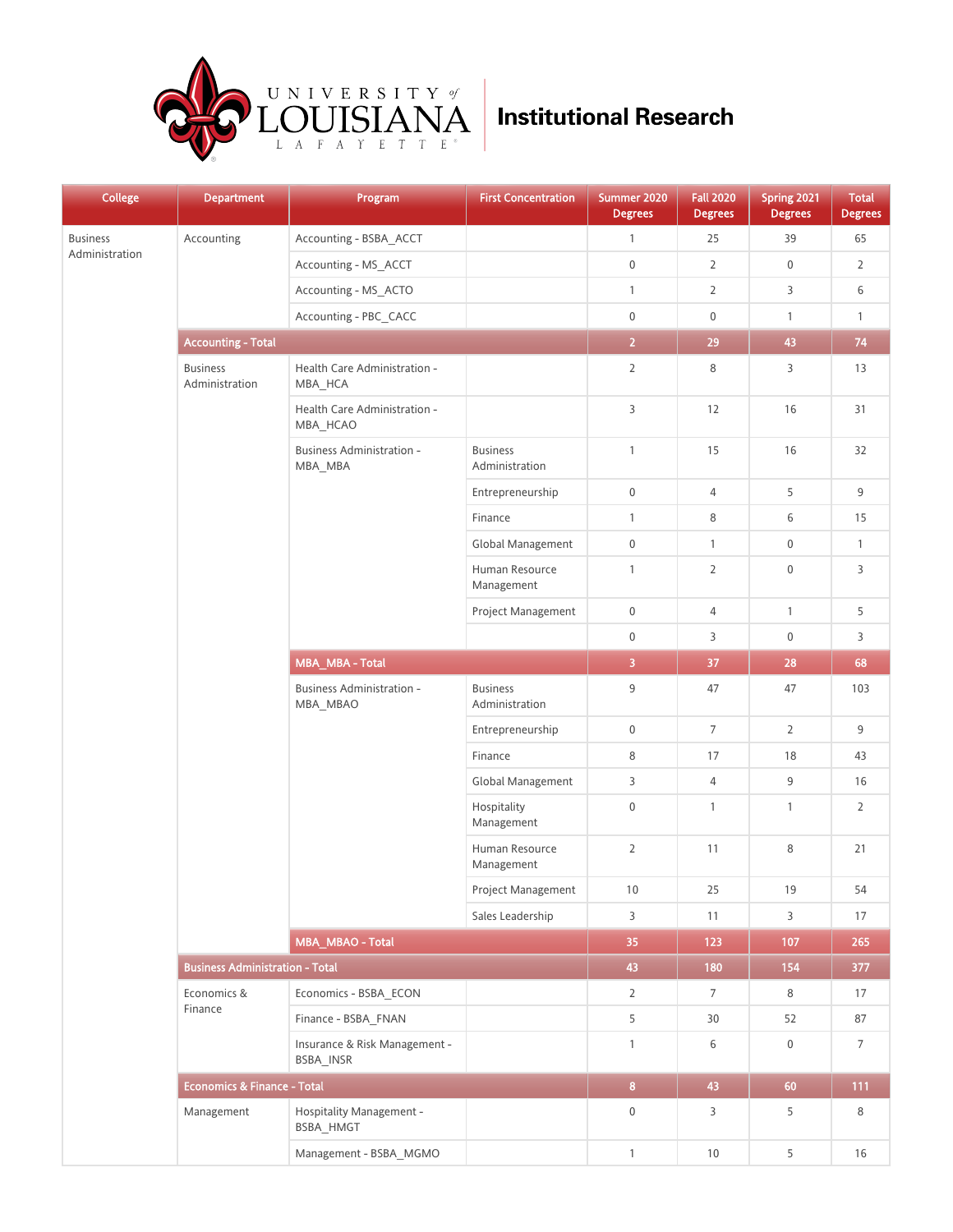

| <b>College</b>                         | <b>Department</b>               | Program                                       | <b>First Concentration</b>    | Summer 2020<br><b>Degrees</b> | <b>Fall 2020</b><br><b>Degrees</b> | Spring 2021<br><b>Degrees</b> | <b>Total</b><br><b>Degrees</b> |
|----------------------------------------|---------------------------------|-----------------------------------------------|-------------------------------|-------------------------------|------------------------------------|-------------------------------|--------------------------------|
| <b>Business</b><br>Administration      | Management                      | Management - BSBA MGMT                        | Human Resource<br>Management  | $\mathbf 0$                   | $\overline{1}$                     | $\overline{2}$                | 3                              |
|                                        |                                 |                                               | Legal Studies                 | $\mathbf 0$                   | $\mathbf{1}$                       | $\mathbf{1}$                  | $\overline{2}$                 |
|                                        |                                 |                                               |                               | 13                            | 50                                 | 46                            | 109                            |
|                                        |                                 | <b>BSBA_MGMT-Total</b>                        |                               | 13                            | 52                                 | 49                            | 114                            |
|                                        |                                 | Professional Land/Resource Mgt<br>- BSBA PLRM |                               | $\overline{1}$                | 4                                  | $\overline{1}$                | 6                              |
|                                        | <b>Management - Total</b>       |                                               | 15                            | 69                            | 60                                 | 144                           |                                |
|                                        | Marketing &<br>Hospitality      | Hospitality Management -<br><b>BSBA HMGT</b>  |                               | $\mathbf{1}$                  | $\overline{2}$                     | $\Omega$                      | 3                              |
|                                        |                                 | Marketing - BSBA MKTG                         | <b>Business Analytics</b>     | $\mathbf 0$                   | $\mathbf{0}$                       | $\mathbf{1}$                  | $\mathbf{1}$                   |
|                                        |                                 |                                               | <b>International Business</b> | $\mathbf 0$                   | $\mathbf 0$                        | $\mathbf{1}$                  | $\mathbf{1}$                   |
|                                        |                                 |                                               | <b>Professional Sales</b>     | $\mathbf 0$                   | $\mathbf 0$                        | $\overline{2}$                | $\overline{2}$                 |
|                                        |                                 |                                               |                               | $\overline{4}$                | 13                                 | 39                            | 56                             |
|                                        |                                 | <b>BSBA_MKTG - Total</b>                      |                               |                               |                                    | 43                            | 60                             |
|                                        | Marketing & Hospitality - Total | $\overline{5}$                                | 15                            | 43                            | 63                                 |                               |                                |
| <b>Business Administration - Total</b> |                                 |                                               |                               | 73                            | 336                                | 360                           | 769                            |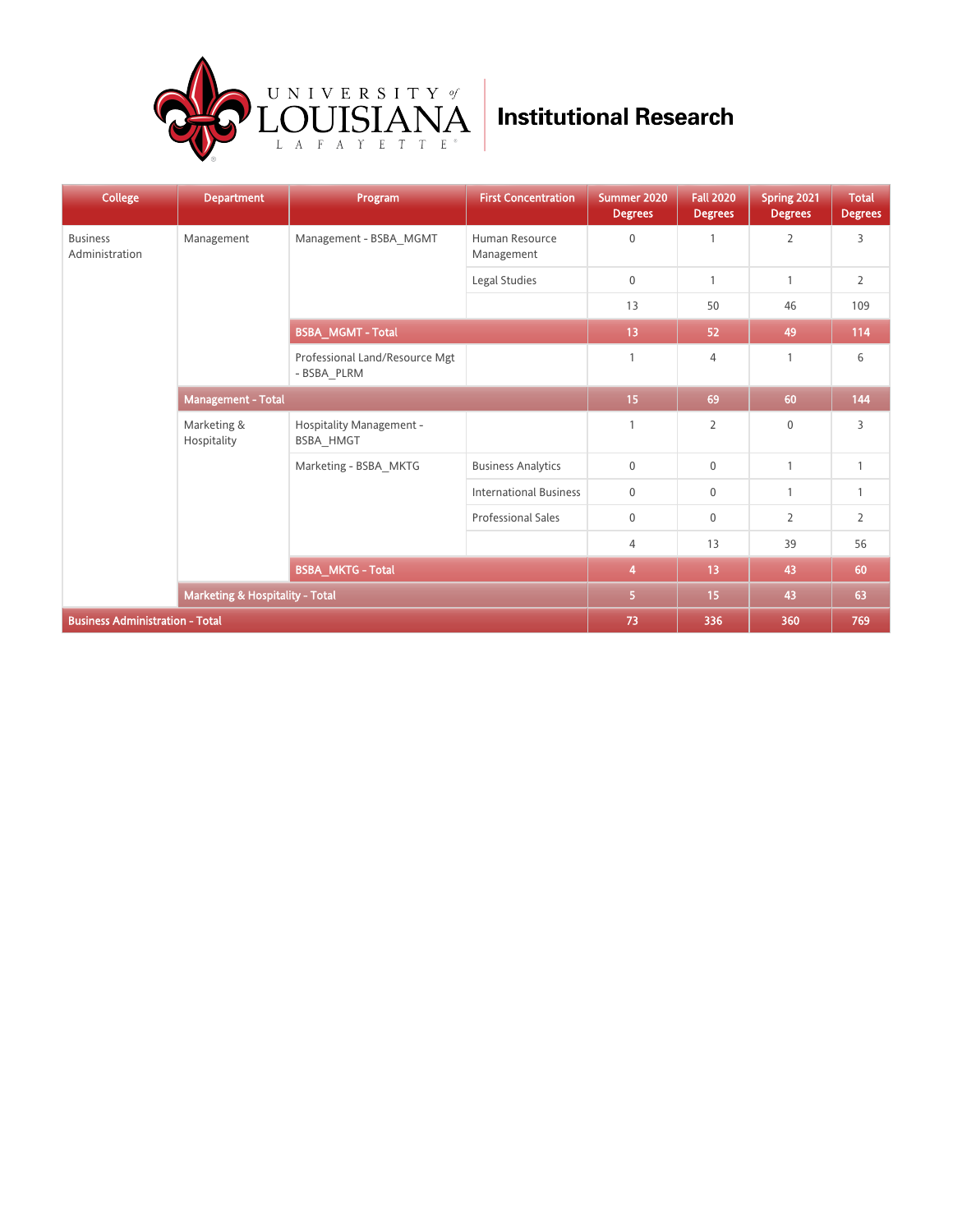

| <b>College</b> | <b>Department</b>                  | Program<br>_                                 | <b>First Concentration</b>             | Summer 2020<br><b>Degrees</b> | <b>Fall 2020</b><br><b>Degrees</b> | Spring 2021<br><b>Degrees</b> | <b>Total</b><br><b>Degrees</b> |
|----------------|------------------------------------|----------------------------------------------|----------------------------------------|-------------------------------|------------------------------------|-------------------------------|--------------------------------|
| Education      | Counselor                          | Counselor Education - MS_COUE                | <b>Clinical Mental Health</b>          | $\mathbf 0$                   | $\overline{7}$                     | 8                             | 15                             |
|                | Education                          |                                              | <b>School Counseling</b>               | $\mathbf 0$                   | $\mathbb O$                        | $\overline{2}$                | $\overline{2}$                 |
|                |                                    |                                              | School & Clinical<br>Mental Hlth       | $\mathbf 0$                   | $\bf 0$                            | 3                             | 3                              |
|                |                                    |                                              |                                        | $\mathbf 0$                   | $\mathbf{1}$                       | $\mathbf{1}$                  | $\overline{2}$                 |
|                |                                    | MS_COUE - Total                              |                                        | $\bullet$                     | $\bf{8}$                           | 14                            | 22                             |
|                | <b>Counselor Education - Total</b> |                                              |                                        | $\bullet$                     | 8 <sup>1</sup>                     | 14                            | 22                             |
|                | Curriculum &                       | Art or Music Education Gr K-12 -             | Art Education                          | $\mathbf 0$                   | $\boldsymbol{0}$                   | 3                             | 3                              |
|                | Instruction                        | BA_EDAM                                      | <b>Instrumental Music</b><br>Education | $\mathbf 0$                   | 6                                  | $\overline{4}$                | $10\,$                         |
|                |                                    |                                              | Vocal Music<br>Education               | $\mathbf 0$                   | $\mathbf{1}$                       | $\mathbf{1}$                  | $\overline{2}$                 |
|                |                                    | <b>BA_EDAM - Total</b>                       |                                        | $\pmb{0}$                     | $\mathbf{7}$                       | $\bf{8}$                      | 15                             |
|                |                                    | Elementary Education Gr 1-5 -<br>BS_EDEL     |                                        | $\boldsymbol{0}$              | 13                                 | 46                            | 59                             |
|                |                                    | Middle School Education Gr 4-8 -             | <b>English Education</b>               | $\mathbf 0$                   | $\bf 0$                            | $\mathbf{1}$                  | $\mathbf{1}$                   |
|                |                                    | BS_EDMD                                      | General Science<br>Education           | $\mathbf 0$                   | $\mathbf{1}$                       | $\mathbf 0$                   | $\mathbf{1}$                   |
|                |                                    |                                              | Mathematics<br>Education               | $\mathbf 0$                   | $\mathbf{1}$                       | $\mathbf 0$                   | $\mathbf{1}$                   |
|                |                                    | <b>BS_EDMD - Total</b>                       |                                        | $\pmb{0}$                     | $\overline{2}$                     | $\overline{1}$                | $\overline{\mathbf{3}}$        |
|                |                                    | Early Childhood Ed Gr PK-3 -<br>BS_EDPK      |                                        | $\boldsymbol{0}$              | 16                                 | 3                             | $19$                           |
|                |                                    | Secondary Education & Teaching               | <b>Biology Education</b>               | $\mathbb O$                   | $\mathbf{1}$                       | $\mathbf{1}$                  | $\overline{2}$                 |
|                |                                    | - BS_EDSD                                    | <b>English Education</b>               | $\boldsymbol{0}$              | 5                                  | 10                            | 15                             |
|                |                                    |                                              | Earth Science<br>Education             | $\boldsymbol{0}$              | $\boldsymbol{0}$                   | $\mathbf{1}$                  | $\mathbf{1}$                   |
|                |                                    |                                              | Mathematics<br>Education               | $\boldsymbol{0}$              | $\mathbf{1}$                       | $\sqrt{4}$                    | 5                              |
|                |                                    |                                              | Social Studies<br>Education            | $\boldsymbol{0}$              | $\overline{2}$                     | 6                             | 8                              |
|                |                                    | <b>BS_EDSD - Total</b>                       |                                        | $\bullet$                     | 9 <sup>°</sup>                     | 22                            | 31                             |
|                |                                    | Instructional Coach - GC_CICO                |                                        | $\boldsymbol{0}$              | $\mathbf 0$                        | $\mathbf{1}$                  | $\mathbf{1}$                   |
|                |                                    | Elementary Education Gr 1-5 -<br>MAT_EDEL    | <b>Elementary Education</b>            | $\mathbb O$                   | $\boldsymbol{0}$                   | $\mathbf{1}$                  | $\mathbf{1}$                   |
|                |                                    | Elem Ed & Spec Ed M/Mod Gr<br>1-5 - MAT_ELEM |                                        | $\mathbb O$                   | $\overline{2}$                     | $\mathbf{1}$                  | 3                              |
|                |                                    | Sec Ed & Spec Ed M/Mod Gr 6-12<br>- MAT_SCND |                                        | $\mathbf 0$                   | $\mathsf 0$                        | $\mathbf{1}$                  | $\mathbf{1}$                   |
|                |                                    | OL Curriculum & Instruction -<br>MED_EDCI    | Instructional<br>Specialist            | $\mathbb O$                   | 3                                  | $\mathbf{1}$                  | 4                              |
|                |                                    |                                              |                                        | 4                             | $\overline{4}$                     | $\boldsymbol{0}$              | 8                              |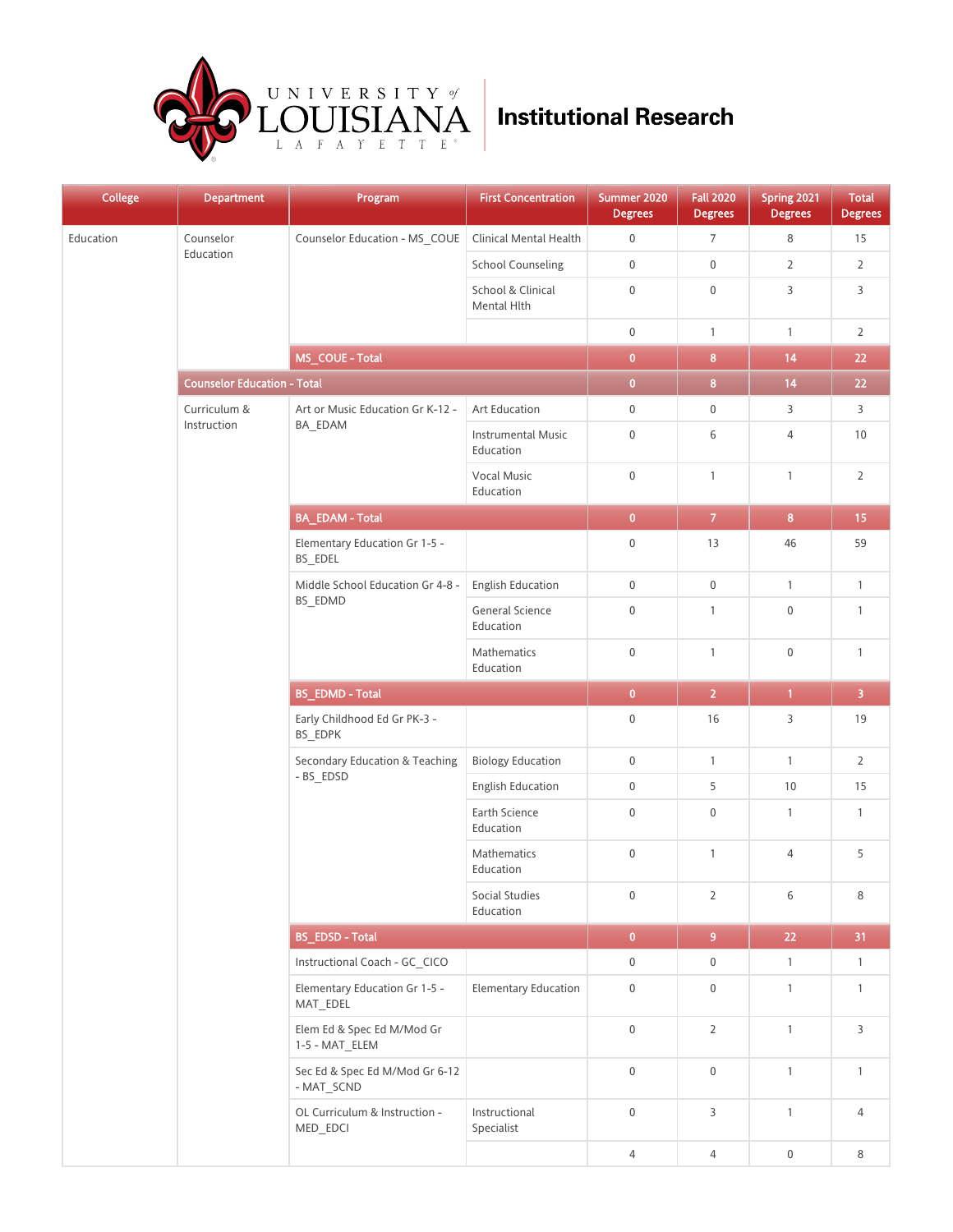

| <b>College</b>           | <b>Department</b>                           | Program<br>_                         | <b>First Concentration</b>              | Summer 2020<br><b>Degrees</b> | <b>Fall 2020</b><br><b>Degrees</b> | Spring 2021<br><b>Degrees</b> | <b>Total</b><br><b>Degrees</b> |
|--------------------------|---------------------------------------------|--------------------------------------|-----------------------------------------|-------------------------------|------------------------------------|-------------------------------|--------------------------------|
| Education                | Curriculum &                                | MED_EDCI - Total                     |                                         | $\overline{\mathbf{4}}$       | $\boldsymbol{7}$                   | $\mathbf{1}$                  | $12 \overline{ }$              |
|                          | Instruction                                 | Special Ed: Gifted - MED_GIFT        |                                         | $\boldsymbol{0}$              | $\overline{2}$                     | $\mathbf{1}$                  | 3                              |
|                          | <b>Curriculum &amp; Instruction - Total</b> |                                      |                                         | $\overline{4}$                | 58                                 | 86                            | 148                            |
|                          | Foundations &                               | Educational Leadership -             | $K-12$                                  | $\mathbf{1}$                  | $\mathbf{1}$                       | 3                             | 5                              |
|                          | Leadership                                  | EDD_EDLD                             | Higher Education<br>Admin               | $\boldsymbol{0}$              | 3                                  | 6                             | 9                              |
|                          |                                             | EDD_EDLD - Total                     |                                         | $\overline{1}$                | $\boldsymbol{4}$                   | 9 <sup>°</sup>                | 14                             |
|                          |                                             | Educational Leadership -<br>MED_EDLD |                                         | $11$                          | $\boldsymbol{0}$                   | $\boldsymbol{0}$              | 11                             |
|                          | Foundations & Leadership - Total            |                                      |                                         | 12 <sub>1</sub>               | $\overline{\mathbf{4}}$            | 9 <sup>°</sup>                | 25                             |
|                          | Kinesiology                                 | Hlth & PE/Kinesiology Gr K-12 -      | <b>Exercise Science</b>                 | $\boldsymbol{0}$              | $\overline{2}$                     | $\mathbf{1}$                  | 3                              |
|                          |                                             | BS_EDKN                              | ExSci Fitness Studies                   | 3                             | $\overline{2}$                     | $\mathbf{1}$                  | 6                              |
|                          |                                             |                                      | ExSci Hlth & Fitness<br>Sales           | $\boldsymbol{0}$              | $\mathbf{1}$                       | $\mathbf 0$                   | $\mathbf{1}$                   |
|                          |                                             |                                      | Health Promotion &<br>Wellness          | $\boldsymbol{0}$              | $\boldsymbol{0}$                   | $\mathbf{1}$                  | $\mathbf{1}$                   |
|                          |                                             |                                      | ExSci Pre-Prof Studies                  | 4                             | 6                                  | 3                             | 13                             |
|                          |                                             |                                      | Sports Management                       | $\boldsymbol{0}$              | $\mathbf{1}$                       | $\overline{2}$                | 3                              |
|                          |                                             | <b>BS_EDKN - Total</b>               |                                         | $\overline{7}$                | 12                                 | $\bf{8}$                      | $27\,$                         |
|                          |                                             | Kinesiology - BS_EDKS                | ExSci Fitness Studies                   | $\mathbf{1}$                  | 6                                  | $\overline{7}$                | 14                             |
|                          |                                             |                                      | ExSci Hlth & Fitness<br>Sales           | $\boldsymbol{0}$              | $\mathbf{1}$                       | $\boldsymbol{0}$              | $\mathbf{1}$                   |
|                          |                                             |                                      | Health Promotion &<br>Wellness          | $\boldsymbol{0}$              | $\overline{4}$                     | 6                             | 10                             |
|                          |                                             |                                      | Health & Phys Ed Gr<br>$K-12$           | $\boldsymbol{0}$              | $\mathbf 0$                        | 5                             | 5                              |
|                          |                                             |                                      | ExSci Pre-Prof Studies                  | 5                             | 25                                 | 39                            | 69                             |
|                          |                                             |                                      | Sports Management                       | $\mathbf{1}$                  | 5                                  | $\overline{7}$                | 13                             |
|                          |                                             |                                      | Sport Management                        | $\mathbf{1}$                  | $\boldsymbol{0}$                   | $\overline{4}$                | 5                              |
|                          |                                             | <b>BS_EDKS - Total</b>               |                                         | $\overline{\mathbf{8}}$       | 41                                 | 68                            | 117                            |
|                          |                                             | Kinesiology - MS_KNES                | KN, Exercise & Sport<br>Science         | $\boldsymbol{0}$              | $\mathbf{1}$                       | $\overline{2}$                | 3                              |
|                          |                                             |                                      | <b>Health Promotion</b><br>and Wellness | $\boldsymbol{0}$              | $\mathbf{1}$                       | $\mathbf{1}$                  | $\overline{2}$                 |
|                          |                                             |                                      | KN, Hlth Prom, Rec &<br>Sport Mg        | $\overline{2}$                | $\boldsymbol{0}$                   | $\boldsymbol{0}$              | $\overline{2}$                 |
|                          |                                             |                                      | Recreation and Sport<br>Mgmt            | $\boldsymbol{0}$              | $\boldsymbol{0}$                   | 5                             | 5                              |
|                          |                                             | MS_KNES - Total                      |                                         | $\overline{2}$                | $\overline{2}$                     | 8 <sub>1</sub>                | 12 <sub>1</sub>                |
|                          | <b>Kinesiology - Total</b>                  |                                      |                                         | 17 <sub>2</sub>               | 55                                 | 84                            | 156                            |
| <b>Education - Total</b> |                                             |                                      |                                         | 33                            | 125                                | 193                           | 351                            |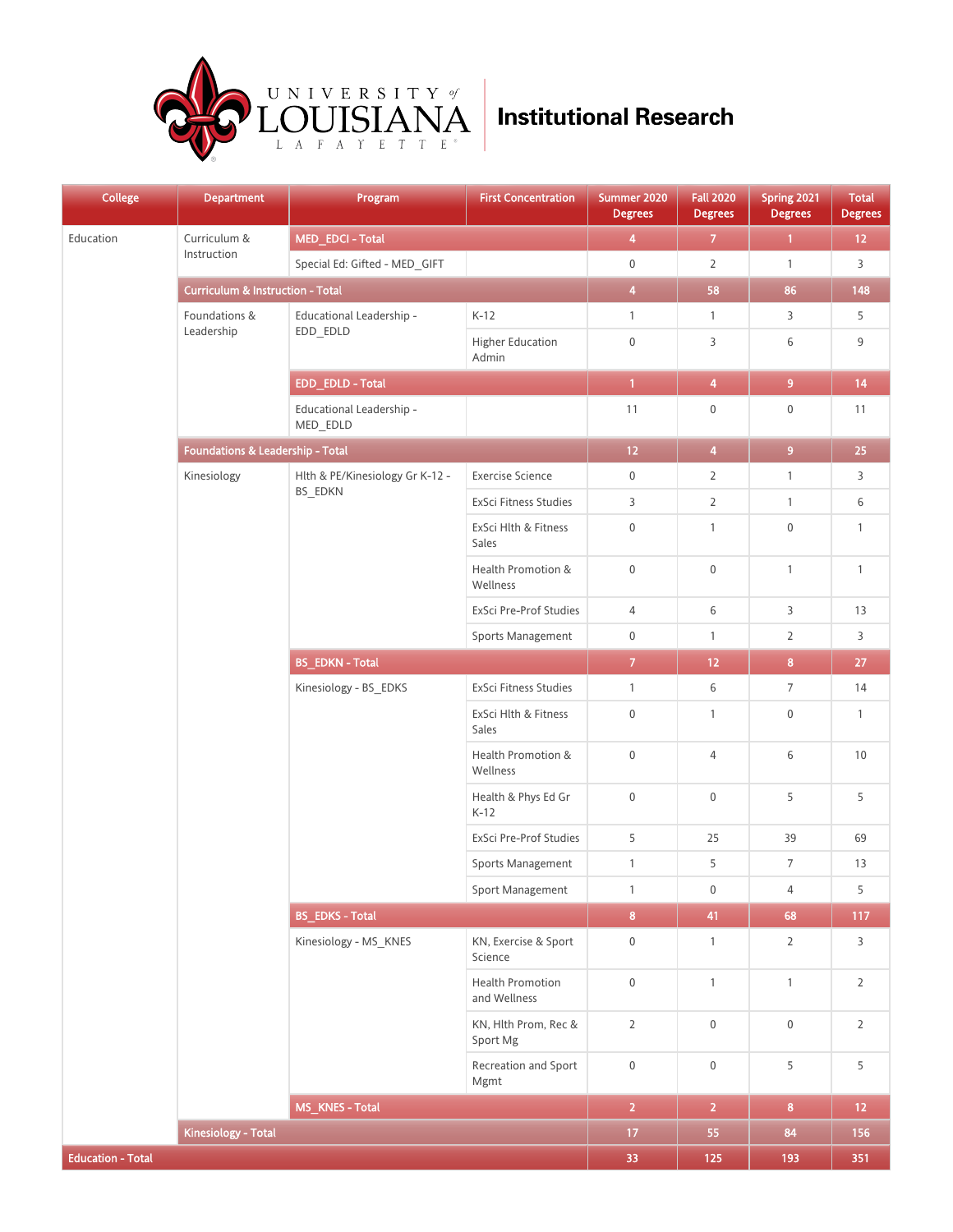

| College                    | <b>Department</b>                       | Program<br>__                         | <b>First Concentration</b>    | Summer 2020<br><b>Degrees</b> | <b>Fall 2020</b><br><b>Degrees</b> | Spring 2021<br><b>Degrees</b> | <b>Total</b><br><b>Degrees</b> |
|----------------------------|-----------------------------------------|---------------------------------------|-------------------------------|-------------------------------|------------------------------------|-------------------------------|--------------------------------|
| Engineering                | Center for<br><b>Advanced CMPS</b>      | Computer Engineering -<br>PHD_CMPE    |                               | $\mathbf{1}$                  | $\boldsymbol{0}$                   | $\overline{2}$                | 3                              |
|                            | <b>Center for Advanced CMPS - Total</b> |                                       |                               | $\overline{1}$                | $\bullet$                          | $\overline{2}$                | $\overline{\mathbf{3}}$        |
|                            | Chemical<br>Engineering                 | Chemical Engineering -<br>BCHE_CHEE   |                               | $\overline{2}$                | 6                                  | 36                            | 44                             |
|                            | <b>Chemical Engineering - Total</b>     |                                       |                               | $\overline{2}$                | 6 <sup>1</sup>                     | 36                            | 44                             |
|                            | Civil Engineering                       | Civil Engineering - BCIV_CIVE         |                               | $\boldsymbol{0}$              | 4                                  | 23                            | 27                             |
|                            | <b>Civil Engineering - Total</b>        |                                       |                               | $\overline{\mathbf{0}}$       | $\overline{\mathbf{4}}$            | 23                            | $27\,$                         |
|                            | Electrical &<br>Computer Engr           | Electrical Engineering -<br>BELE_ELEE | Computer<br>Engineering       | $\mathbf 0$                   | 3                                  | $\mathbf{1}$                  | 4                              |
|                            |                                         |                                       |                               | $\boldsymbol{0}$              | 8                                  | 16                            | 24                             |
|                            |                                         | <b>BELE_ELEE - Total</b>              |                               | $\overline{0}$                | 11                                 | 17                            | 28                             |
|                            | Electrical & Computer Engr - Total      |                                       |                               | $\bullet$                     | 11                                 | 17                            | 28                             |
|                            | Engineering                             | Engineering - MSE ENGR                | <b>Chemical Engineering</b>   | $\mathbf{1}$                  | $\overline{2}$                     | $\mathbf{1}$                  | 4                              |
|                            |                                         |                                       | Civil Engineering             | $\boldsymbol{0}$              | $\overline{2}$                     | 5                             | $\overline{7}$                 |
|                            |                                         |                                       | <b>Electrical Engineering</b> | $\boldsymbol{0}$              | $\boldsymbol{0}$                   | $\mathbf{1}$                  | $\mathbf{1}$                   |
|                            |                                         |                                       | Mechanical<br>Engineering     | 3                             | $\mathbf{1}$                       | $\overline{2}$                | 6                              |
|                            |                                         |                                       | Petroleum<br>Engineering      | $\mathbf{1}$                  | $\mathbf{1}$                       | 5                             | $\overline{7}$                 |
|                            |                                         | <b>MSE_ENGR-Total</b>                 |                               | 5                             | 6 <sup>1</sup>                     | 14                            | 25                             |
|                            |                                         | Systems Engineering - PHD SYSE        | Civil Engineering             | $\boldsymbol{0}$              | $\overline{2}$                     | $\overline{2}$                | 4                              |
|                            |                                         |                                       | Petroleum<br>Engineering      | $\mathbf{1}$                  | $\mathbf{1}$                       | $\mathbf{1}$                  | 3                              |
|                            |                                         | PHD_SYSE - Total                      |                               | $\mathbf{1}$                  | 3                                  | 3                             | $\overline{7}$                 |
|                            | <b>Engineering - Total</b>              |                                       |                               | 6 <sup>1</sup>                | 9                                  | $17\,$                        | 32                             |
|                            | Industrial<br>Technology                | Industrial Technology -<br>BSIT_ITEC  |                               | 16                            | 34                                 | 44                            | 94                             |
|                            |                                         | Systems Technology - MS_STEC          |                               | $\mathbf{1}$                  | $\overline{2}$                     | 5                             | 8                              |
|                            | <b>Industrial Technology - Total</b>    |                                       |                               | 17 <sub>2</sub>               | 36                                 | 49                            | 102                            |
|                            | Mechanical<br>Engineering               | Mechanical Engineering -<br>BMEC MCHE |                               | $\overline{7}$                | 56                                 | 57                            | 120                            |
|                            | <b>Mechanical Engineering - Total</b>   |                                       |                               | 7 <sup>2</sup>                | 56                                 | 57                            | 120                            |
|                            | Petroleum<br>Engineering                | Petroleum Engineering -<br>BPET_PETE  |                               | $\mathbf{1}$                  | 11                                 | 18                            | 30                             |
|                            | <b>Petroleum Engineering - Total</b>    |                                       |                               | $\mathbf{1}$                  | 11                                 | 18                            | 30                             |
| <b>Engineering - Total</b> |                                         |                                       |                               | 34                            | 133                                | 219                           | 386                            |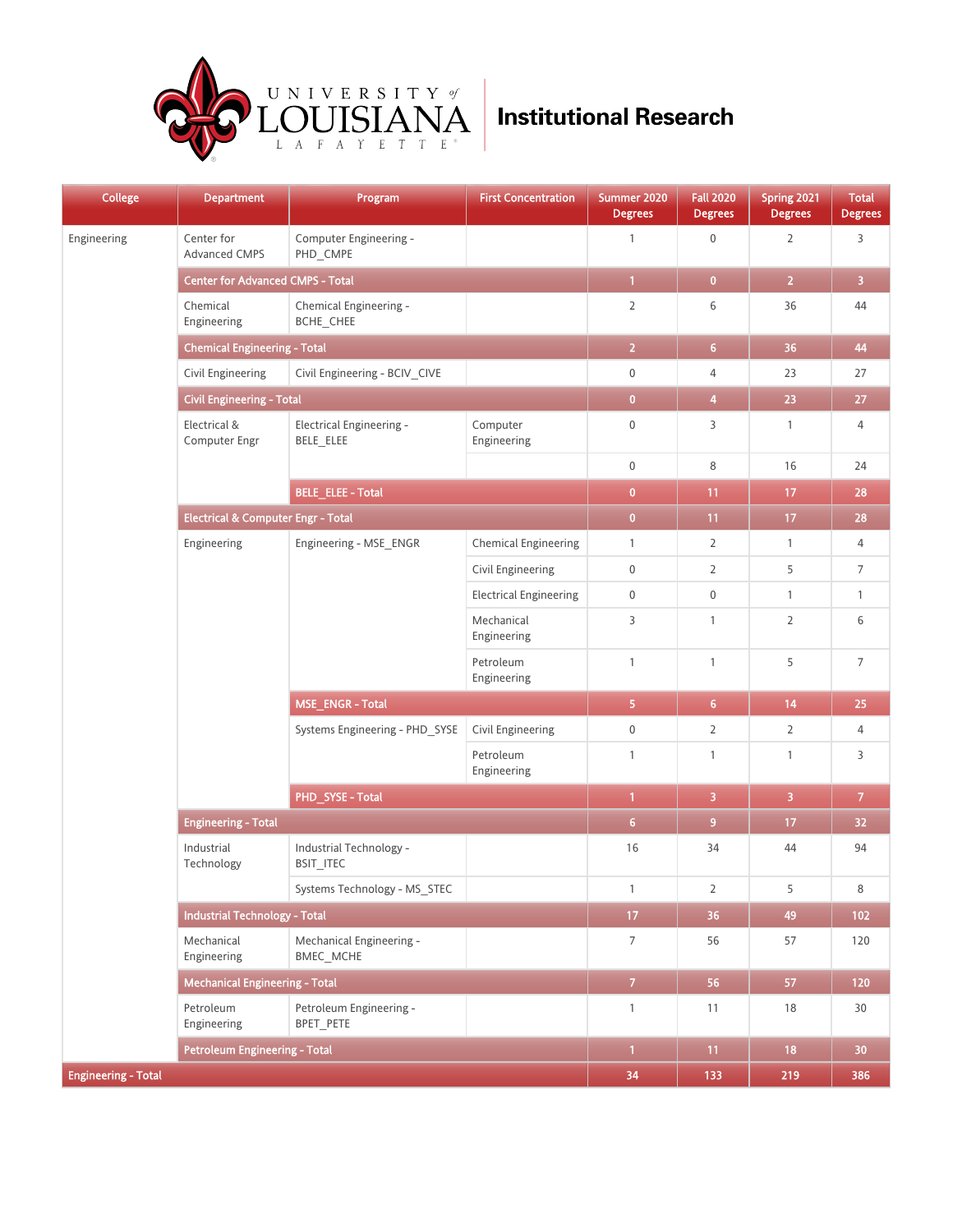

| <b>College</b> | <b>Department</b>                      | Program<br>__                               | <b>First Concentration</b>      | Summer 2020<br><b>Degrees</b> | <b>Fall 2020</b><br><b>Degrees</b> | Spring 2021<br><b>Degrees</b> | <b>Total</b><br><b>Degrees</b> |
|----------------|----------------------------------------|---------------------------------------------|---------------------------------|-------------------------------|------------------------------------|-------------------------------|--------------------------------|
| Liberal Arts   | College of Liberal<br>Arts             | Moving Image Arts - BA_MIA                  |                                 | $\boldsymbol{0}$              | 11                                 | 8                             | 19                             |
|                | <b>College of Liberal Arts - Total</b> |                                             |                                 | $\bullet$                     | 11                                 | $\bf 8$                       | 19                             |
|                | Communication                          | Mass Communications -                       | Advertising                     | $\mathbf 0$                   | $\overline{2}$                     | $\boldsymbol{0}$              | $\overline{2}$                 |
|                |                                        | BA_MCOM                                     | Broadcasting                    | $\mathbf{1}$                  | 10                                 | 4                             | 15                             |
|                |                                        |                                             | Journalism                      | $\mathbf{1}$                  | 6                                  | 5                             | 12                             |
|                |                                        | <b>BA_MCOM-Total</b>                        |                                 | $\overline{2}$                | 18                                 | 9 <sup>°</sup>                | 29                             |
|                |                                        | Public Relations - BA_PREL                  |                                 | $\boldsymbol{0}$              | $\mathbf{1}$                       | $\mathbf{1}$                  | $\overline{2}$                 |
|                |                                        | Strategic Communication -                   | Advertising                     | $\mathbf 0$                   | 3                                  | 11                            | 14                             |
|                |                                        | BA_SCOM                                     | Organizational<br>Communication | $\overline{2}$                | $\overline{4}$                     | $\overline{7}$                | 13                             |
|                |                                        |                                             | <b>Public Relations</b>         | $\mathbf{1}$                  | 12                                 | 13                            | 26                             |
|                |                                        |                                             |                                 | $\mathbf 0$                   | $\mathbf{1}$                       | $\mathbb O$                   | $\mathbf{1}$                   |
|                |                                        | <b>BA_SCOM - Total</b>                      |                                 | $\overline{\mathbf{3}}$       | 20                                 | 31                            | 54                             |
|                |                                        | Communication - MS CMCN                     |                                 | $\overline{3}$                | 8                                  | 6                             | 17                             |
|                | <b>Communication - Total</b>           |                                             | $\bf8$                          | 47                            | 47                                 | 102                           |                                |
|                | Communicative<br>Disorders             | Speech Pathology and Audiology<br>- BA_CODI |                                 | $\overline{2}$                | 23                                 | 34                            | 59                             |
|                |                                        | Speech Pathology and Audiology<br>- MS_CODI |                                 | $\mathbf 0$                   | $\mathbb O$                        | 30                            | 30                             |
|                |                                        | Applied Language & Speech Sci -<br>PHD_ALSS |                                 | $\mathbf 0$                   | $\mathbf{1}$                       | $\overline{2}$                | 3                              |
|                | <b>Communicative Disorders - Total</b> |                                             | $\overline{2}$                  | 24                            | 66                                 | 92                            |                                |
|                | Criminal Justice                       | Criminal Justice - BS_CJUS                  |                                 | $\overline{4}$                | 27                                 | 36                            | 67                             |
|                |                                        | Criminal Justice - MS_CJUS                  |                                 | $\overline{2}$                | $\mathsf 0$                        | $\overline{2}$                | 4                              |
|                | <b>Criminal Justice - Total</b>        |                                             |                                 | 6 <sub>1</sub>                | 27                                 | 38                            | 71                             |
|                | English                                | English - BA_ENGL                           | <b>Creative Writing</b>         | $\mathbf{1}$                  | $\overline{7}$                     | 8                             | 16                             |
|                |                                        |                                             | Linguistics                     | $\mathbf{1}$                  | $\boldsymbol{0}$                   | 6                             | $\boldsymbol{7}$               |
|                |                                        |                                             | Literature                      | $\mathbf{1}$                  | $\overline{4}$                     | 5                             | $10\,$                         |
|                |                                        |                                             | <b>Professional Writing</b>     | $\boldsymbol{0}$              | 3                                  | $\overline{4}$                | $7\overline{ }$                |
|                |                                        |                                             |                                 | $\mathbf 0$                   | 8                                  | $\,8\,$                       | 16                             |
|                |                                        | <b>BA_ENGL-Total</b>                        |                                 | $\overline{3}$                | 22                                 | 31                            | 56                             |
|                |                                        | TESOL - GC_CTSL                             |                                 | $\mathbf 0$                   | $\mathbf 0$                        | $\overline{1}$                | $\mathbf{1}$                   |
|                |                                        | English - MA_ENGL                           | Folklore                        | $\boldsymbol{0}$              | $\mathsf{O}\xspace$                | $\mathbf{1}$                  | $\mathbf{1}$                   |
|                |                                        |                                             | <b>Professional Writing</b>     | $\mathbf 0$                   | $\boldsymbol{0}$                   | $\mathbf{1}$                  | $\mathbf{1}$                   |
|                |                                        |                                             | <b>TESOL</b>                    | $\mathsf{O}\xspace$           | $\mathsf{O}\xspace$                | $\mathbf{1}$                  | $\mathbf{1}$                   |
|                |                                        |                                             |                                 | $\mathbf{1}$                  | $\overline{4}$                     | $\overline{4}$                | 9                              |
|                |                                        | MA_ENGL - Total                             |                                 | $\overline{1}$                | $\overline{\mathbf{4}}$            | 7 <sup>°</sup>                | 12 <sub>1</sub>                |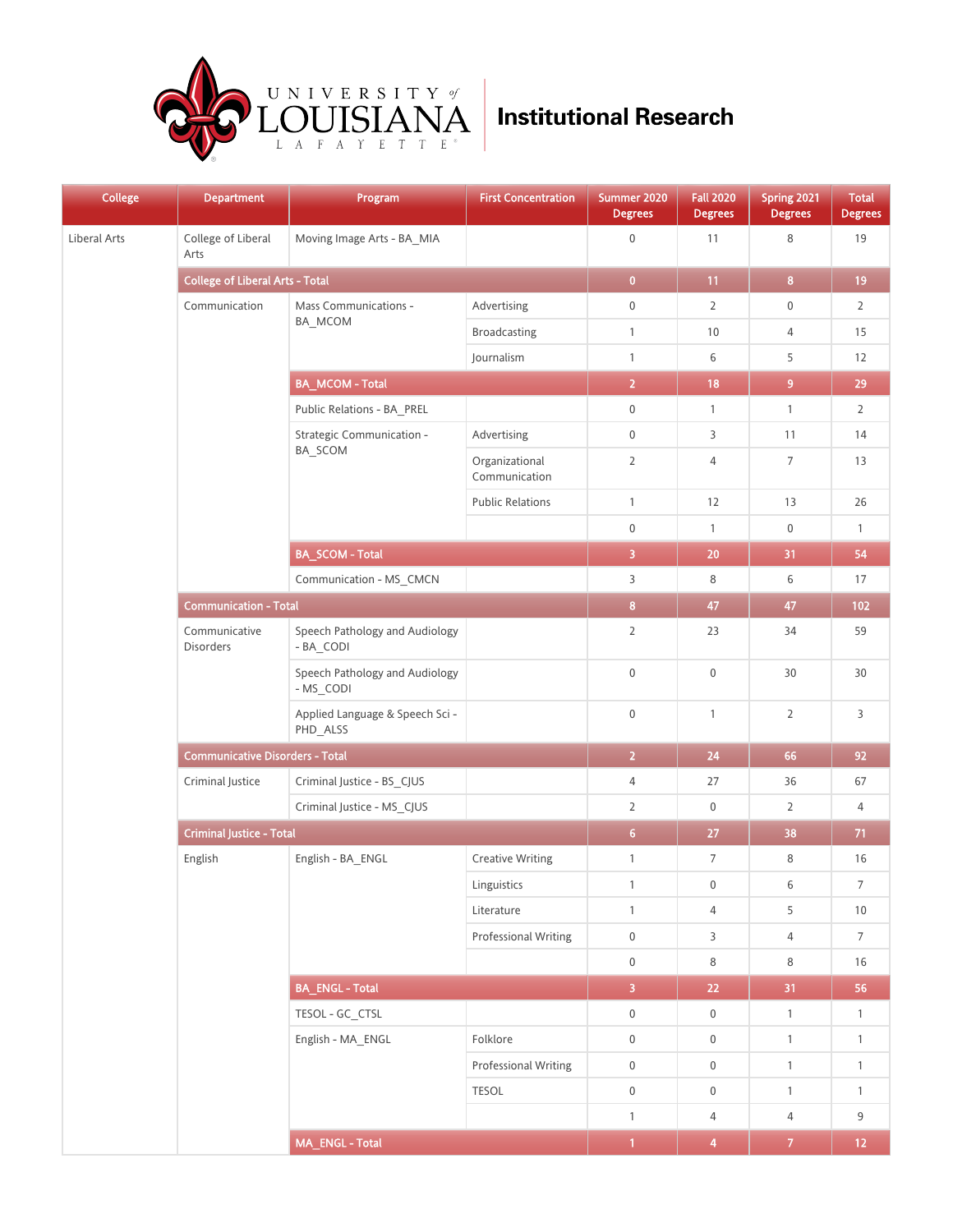

| <b>College</b>              | <b>Department</b>                   | Program<br>ـ                          | <b>First Concentration</b>      | Summer 2020<br><b>Degrees</b> | <b>Fall 2020</b><br><b>Degrees</b> | Spring 2021<br><b>Degrees</b> | <b>Total</b><br><b>Degrees</b> |
|-----------------------------|-------------------------------------|---------------------------------------|---------------------------------|-------------------------------|------------------------------------|-------------------------------|--------------------------------|
| Liberal Arts                | English                             | English - PHD_ENGL                    |                                 | $\overline{2}$                | $\mathsf 3$                        | 6                             | 11                             |
|                             | <b>English - Total</b>              |                                       |                                 | 6 <sub>1</sub>                | 29                                 | 45                            | 80                             |
|                             | History, Geography,                 | History - BA_HIST                     |                                 | $\boldsymbol{0}$              | $\sqrt{4}$                         | 11                            | 15                             |
|                             | & Phil                              | History - MA_HIST                     |                                 | $\overline{2}$                | $\mathbf{1}$                       | $\overline{4}$                | $\overline{7}$                 |
|                             | History, Geography, & Phil - Total  |                                       |                                 | $\overline{2}$                | 5 <sup>°</sup>                     | 15                            | 22                             |
|                             | Modern Languages                    | Modern Languages - BA_MODL            | French &<br>Francophone Studies | $\mathbf 0$                   | $\mathbf{1}$                       | 5                             | 6                              |
|                             |                                     |                                       | Spanish                         | $\mathbf 0$                   | $\mathbf{1}$                       | $\overline{2}$                | $\overline{3}$                 |
|                             |                                     | <b>BA_MODL - Total</b>                |                                 | $\overline{0}$                | $\overline{2}$                     | $\overline{7}$                | $\overline{9}$                 |
|                             |                                     | French - MA_FREN                      |                                 | $\boldsymbol{0}$              | $\mathbb O$                        | $\overline{2}$                | $\overline{2}$                 |
|                             | <b>Modern Languages - Total</b>     |                                       | $\overline{0}$                  | $\overline{2}$                | $\overline{9}$                     | 11                            |                                |
|                             | <b>Political Science</b>            | Political Science - BA_POLS           | International<br>Relations      | $\mathbf{1}$                  | $\mathbf{1}$                       | 5                             | $\overline{7}$                 |
|                             |                                     |                                       | Pre-Law                         | $\overline{2}$                | $\overline{7}$                     | 15                            | 24                             |
|                             |                                     |                                       |                                 | $\mathbf 0$                   | 9                                  | 6                             | 15                             |
|                             |                                     | <b>BA_POLS - Total</b>                |                                 | $\overline{\mathbf{3}}$       | 17                                 | 26                            | 46                             |
|                             | <b>Political Science - Total</b>    |                                       |                                 | $\overline{3}$                | 17                                 | 26                            | 46                             |
|                             | Psychology                          | Psychology - BS_PSYC                  | Pre-Medical                     | $\mathbf 0$                   | $\mathbf 0$                        | $\overline{2}$                | $\overline{2}$                 |
|                             |                                     |                                       |                                 | $\overline{3}$                | 31                                 | $77\,$                        | 111                            |
|                             |                                     | <b>BS_PSYC - Total</b>                |                                 | $\overline{\mathbf{3}}$       | 31                                 | 79                            | 113                            |
|                             |                                     | Psychology - MS_PSYC                  |                                 | $\sqrt{4}$                    | 6                                  | 3                             | 13                             |
|                             | <b>Psychology - Total</b>           |                                       |                                 | $\overline{7}$                | 37                                 | 82                            | 126                            |
|                             | Soci, Anth, &                       | Anthropology - BA_ANTH                |                                 | $\mathbf{1}$                  | $\sqrt{4}$                         | $\overline{7}$                | 12                             |
|                             | Child/Fam Stu                       | Sociology - BA SOCI                   |                                 | $\mathbf 0$                   | 6                                  | 8                             | 14                             |
|                             |                                     | Child and Family Studies -<br>BS_CAFS |                                 | $\mathbf{1}$                  | 19                                 | 25                            | 45                             |
|                             | Soci, Anth, & Child/Fam Stu - Total |                                       |                                 | $\overline{2}$                | 29                                 | 40                            | 71                             |
| <b>Liberal Arts - Total</b> |                                     |                                       |                                 | 36                            | 228                                | 376                           | 640                            |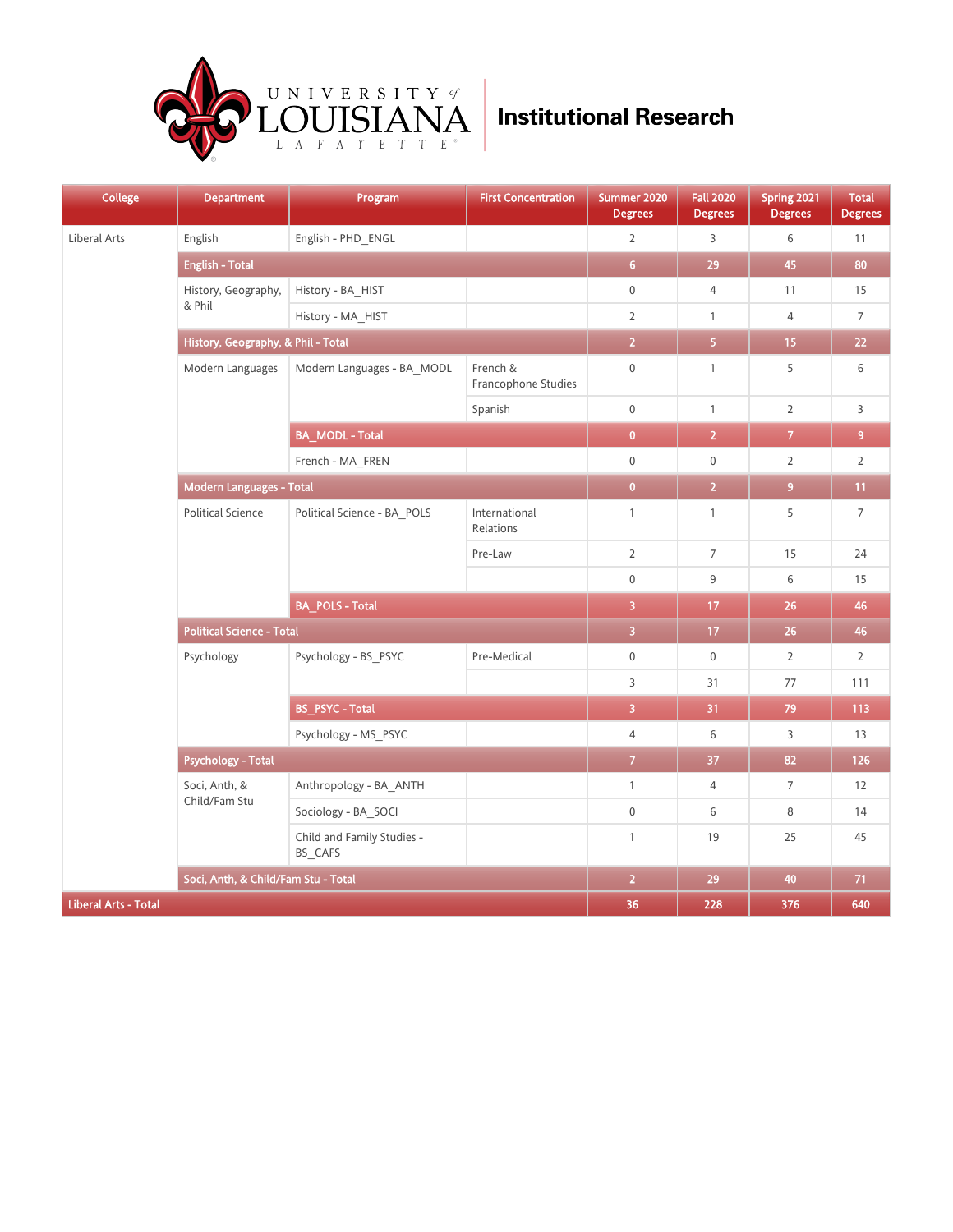

| <b>College</b>                                    | <b>Department</b>                                | Program                                          | <b>First Concentration</b>          | Summer 2020<br><b>Degrees</b> | <b>Fall 2020</b><br><b>Degrees</b> | Spring 2021<br><b>Degrees</b> | <b>Total</b><br><b>Degrees</b> |
|---------------------------------------------------|--------------------------------------------------|--------------------------------------------------|-------------------------------------|-------------------------------|------------------------------------|-------------------------------|--------------------------------|
| Nurs & Allied Hlth<br>Professions                 | Allied Hlth<br>Professions                       | <b>Health Information Management</b><br>- BS HIM |                                     | $\mathbf 0$                   | $\mathbf{0}$                       | 25                            | 25                             |
|                                                   |                                                  | Health Services Administration -<br>BS_HSA       |                                     | $\mathbf 0$                   | $\mathbf{0}$                       | 17                            | 17                             |
|                                                   | <b>Allied Hith Professions - Total</b>           | $\overline{0}$                                   | $\bf{0}$                            | 42                            | 42                                 |                               |                                |
|                                                   | College of Nurs &<br>Allied Hlth                 | Cardiovascular Nursing -<br>GC CNRO              |                                     | 6                             | $\mathbf 0$                        | 2                             | 8                              |
|                                                   | <b>College of Nurs &amp; Allied Hith - Total</b> |                                                  |                                     | $6\phantom{1}$                | $\bullet$                          | $\overline{2}$                | 8 <sup>1</sup>                 |
|                                                   | Nursing - Bachelors                              | Nursing - BSN NURS                               |                                     | $\mathbf 0$                   | 70                                 | 80                            | 150                            |
|                                                   |                                                  | Nursing, Online RN to BSN -<br><b>BSN RN2B</b>   |                                     | 73                            | 134                                | 106                           | 313                            |
|                                                   | <b>Nursing - Bachelors - Total</b>               |                                                  |                                     | 73                            | 204                                | 186                           | 463                            |
|                                                   | Nursing - Graduate                               | Nursing Practice - DNP NP                        |                                     | $\mathbf 0$                   | $\overline{2}$                     | 8                             | 10                             |
|                                                   |                                                  | Nursing - MSN NURS                               | <b>Family Nurse</b><br>Practitioner | $\mathbf 0$                   | 20                                 | 12                            | 32                             |
|                                                   |                                                  |                                                  | Nurse Educator                      | $\mathbf 0$                   | $\mathbf 0$                        | $\mathbf{1}$                  | $\mathbf{1}$                   |
|                                                   |                                                  | <b>MSN_NURS - Total</b>                          |                                     | $\overline{0}$                | 20                                 | 13                            | 33                             |
|                                                   | <b>Nursing - Graduate - Total</b>                |                                                  |                                     | $\overline{0}$                | 22                                 | 21                            | 43                             |
| <b>Nurs &amp; Allied Hlth Professions - Total</b> |                                                  |                                                  | 79                                  | 226                           | 251                                | 556                           |                                |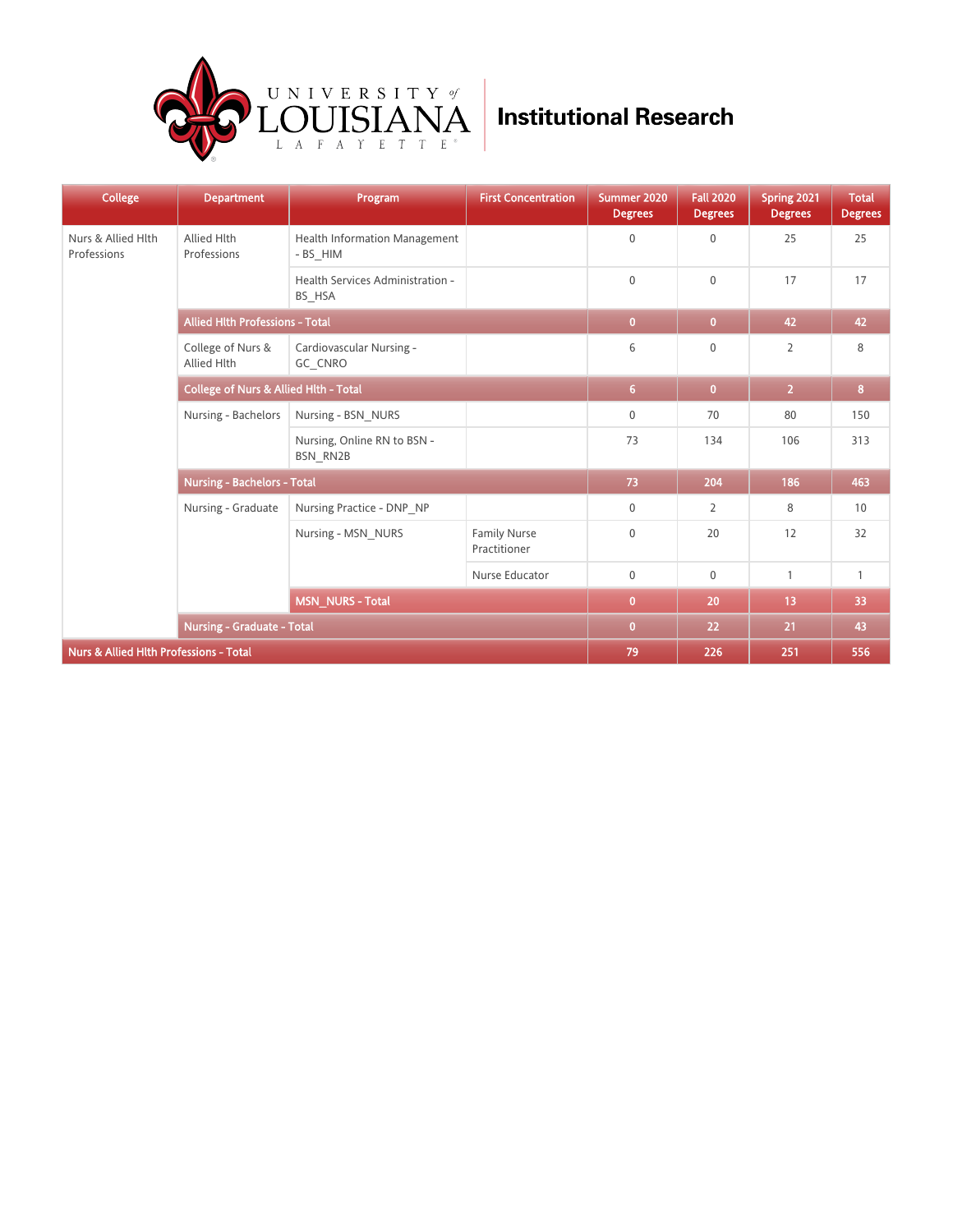

| <b>College</b> | <b>Department</b>                       | Program<br>__                               | <b>First Concentration</b>         | Summer 2020<br><b>Degrees</b> | <b>Fall 2020</b><br><b>Degrees</b> | Spring 2021<br><b>Degrees</b> | Total<br><b>Degrees</b> |
|----------------|-----------------------------------------|---------------------------------------------|------------------------------------|-------------------------------|------------------------------------|-------------------------------|-------------------------|
| Sciences       | <b>Biology</b> and<br>Microbiology      | Biology - BS_BIOL                           | Ecology, Evolution&<br>Marine Biol | $\boldsymbol{0}$              | $\overline{2}$                     | 5                             | $\overline{7}$          |
|                |                                         |                                             | Microbiology                       | $\boldsymbol{0}$              | $\overline{4}$                     | $\mathsf{3}$                  | $\overline{7}$          |
|                |                                         |                                             | Medical & Allied Hlth<br>Science   | $\mathbf{1}$                  | 19                                 | 36                            | 56                      |
|                |                                         |                                             | Resource<br>Biology /Biodiversity  | $\boldsymbol{0}$              | $\boldsymbol{0}$                   | $\mathbf{1}$                  | $\mathbf{1}$            |
|                |                                         |                                             | Veterinary Bioscience              | $\boldsymbol{0}$              | $\overline{2}$                     | $\,8\,$                       | 10                      |
|                |                                         |                                             |                                    | 3                             | 18                                 | 23                            | 44                      |
|                |                                         | <b>BS_BIOL - Total</b>                      |                                    | $\overline{\mathbf{4}}$       | 45                                 | $76\,$                        | 125                     |
|                |                                         | Biology - MS_BIOL                           |                                    | 5                             | $\overline{2}$                     | 9                             | 16                      |
|                |                                         | Environmental/Evolutionary Bio -<br>PHD_BIO |                                    | $\overline{2}$                | $\mathbf{2}$                       | 6                             | 10                      |
|                | <b>Biology and Microbiology - Total</b> |                                             |                                    | 11                            | 49                                 | 91                            | 151                     |
|                | Center for                              | Computer Science - MS_CMPS                  |                                    | $\overline{2}$                | 8                                  | $\boldsymbol{9}$              | 19                      |
|                | Advanced CMPS                           | Computer Science - PHD_CMPS                 |                                    | $\mathbf{1}$                  | 4                                  | $\mathbf{1}$                  | 6                       |
|                | <b>Center for Advanced CMPS - Total</b> |                                             |                                    | $\overline{\mathbf{3}}$       | $12$                               | 10                            | 25                      |
|                | Chemistry                               | Chemistry - BS_CHEM                         |                                    | $\overline{2}$                | 9                                  | $\,8\,$                       | 19                      |
|                | <b>Chemistry - Total</b>                |                                             |                                    | $\overline{2}$                | 9 <sup>°</sup>                     | $\overline{\mathbf{8}}$       | 19                      |
|                | College of Sciences                     | Earth and Energy Sciences -<br>PHD_EES      |                                    | $\boldsymbol{0}$              | $\boldsymbol{0}$                   | $\mathbf{1}$                  | $\mathbf{1}$            |
|                | <b>College of Sciences - Total</b>      |                                             |                                    | $\pmb{0}$                     | $\overline{\mathbf{0}}$            | $\mathbf{1}$                  | $\mathbf{1}$            |
|                | Computer Science                        | Computer Science - BS_CMPS                  | <b>Cloud Computing</b>             | $\boldsymbol{0}$              | $\mathbf{1}$                       | 6                             | $\overline{7}$          |
|                |                                         |                                             | Computer<br>Engineering            | $\boldsymbol{0}$              | 5                                  | 6                             | 11                      |
|                |                                         |                                             | Cognitive Science                  | $\boldsymbol{0}$              | $\boldsymbol{0}$                   | $\mathbf{1}$                  | $\mathbf{1}$            |
|                |                                         |                                             | <b>Cyber Security</b>              | $\boldsymbol{0}$              | $\boldsymbol{0}$                   | $\mathbf{1}$                  | $\mathbf{1}$            |
|                |                                         |                                             | Information<br>Technology          | $\mathbf 0$                   | 17                                 | $\mathsf 9$                   | 26                      |
|                |                                         |                                             | <b>Scientific Computing</b>        | $\mathbf{1}$                  | $\overline{2}$                     | $\mathbf{1}$                  | $\overline{4}$          |
|                |                                         |                                             | Video Game Design &<br>Dev         | $\boldsymbol{0}$              | 8                                  | 20                            | 28                      |
|                |                                         |                                             |                                    | $\mathbf 0$                   | $\mathbf{1}$                       | $\mathbf{1}$                  | $\overline{2}$          |
|                |                                         | <b>BS_CMPS - Total</b>                      |                                    | $\mathbf{1}$                  | 34                                 | 45                            | 80                      |
|                | <b>Computer Science - Total</b>         |                                             |                                    | $\overline{1}$                | 34                                 | 45                            | 80                      |
|                | Environmental<br>Science                | Environmental Science -<br>BS_ENVS          | Soil & Water<br>Conservation       | $\mathbf{1}$                  | $\overline{4}$                     | $\mathsf{3}$                  | 8                       |
|                |                                         |                                             | Digital Geography                  | $\mathbf 0$                   | $\mathbf{1}$                       | $\mathbf{1}$                  | $\overline{2}$          |
|                |                                         |                                             | Environmental<br>Quality           | $\mathbf{1}$                  | $\mathbf{1}$                       | $\overline{4}$                | 6                       |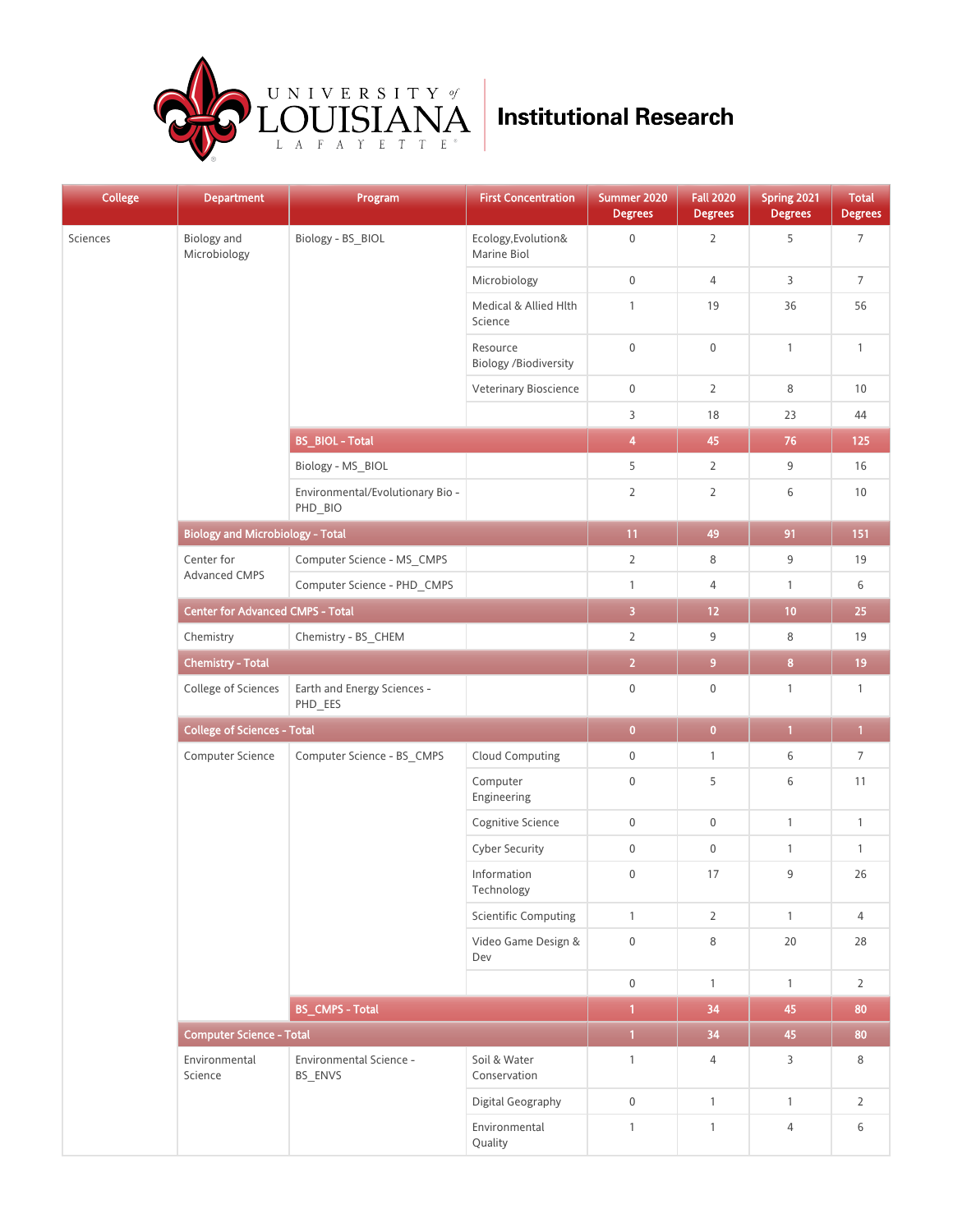

| College                 | <b>Department</b>                    | Program<br>__                               | <b>First Concentration</b>      | Summer 2020<br><b>Degrees</b> | <b>Fall 2020</b><br><b>Degrees</b> | Spring 2021<br><b>Degrees</b> | <b>Total</b><br><b>Degrees</b> |
|-------------------------|--------------------------------------|---------------------------------------------|---------------------------------|-------------------------------|------------------------------------|-------------------------------|--------------------------------|
| Sciences                | Environmental<br>Science             | <b>BS_ENVS - Total</b>                      |                                 | $\overline{2}$                | 6 <sup>7</sup>                     | 8                             | 16                             |
|                         |                                      | Environmental Resource Science<br>- MS_EVRS |                                 | $\mathsf 2$                   | $\mathbf 0$                        | $\mathbf{1}$                  | 3                              |
|                         | <b>Environmental Science - Total</b> |                                             |                                 | $\overline{\mathbf{4}}$       | 6 <sub>1</sub>                     | $\overline{9}$                | 19                             |
|                         | Geology                              | Geology - BS_GEOL                           |                                 | 3                             | 6                                  | $\overline{2}$                | 11                             |
|                         |                                      | Geology - MS_GEOL                           |                                 | 6                             | $\mathbf{1}$                       | 8                             | 15                             |
|                         | <b>Geology - Total</b>               |                                             |                                 | $\overline{9}$                | $\overline{7}$                     | 10                            | 26                             |
|                         | Informatics                          | Informatics - BS_INFX                       | <b>Business Informatics</b>     | $\overline{2}$                | $\boldsymbol{0}$                   | 6                             | 8                              |
|                         |                                      |                                             | <b>Health Informatics</b>       | $\mathbf 0$                   | $\mathsf{3}$                       | $\mathsf{3}$                  | 6                              |
|                         |                                      |                                             | Interactive Media<br>Technology | $\mathbf 0$                   | $\overline{2}$                     | 3                             | 5                              |
|                         |                                      |                                             | Individualized<br>Informatics   | $\boldsymbol{0}$              | $\mathbf 0$                        | $\overline{2}$                | $\overline{2}$                 |
|                         |                                      |                                             | Systems<br>Administration       | $\mathbf{1}$                  | 8                                  | $\overline{7}$                | 16                             |
|                         |                                      | <b>BS_INFX - Total</b>                      |                                 | $\overline{3}$                | 13                                 | 21                            | 37                             |
|                         |                                      | Informatics - MS_INFX                       |                                 | $\mathbf{1}$                  | $\overline{4}$                     | $\mathbbm{1}$                 | 6                              |
|                         | <b>Informatics - Total</b>           |                                             |                                 | $\overline{\mathbf{4}}$       | 17                                 | 22                            | 43                             |
|                         | Mathematics                          | Mathematics - BS_MATH                       |                                 | $\overline{2}$                | 6                                  | 11                            | 19                             |
|                         |                                      | Mathematics - MS_MATH                       |                                 | $\overline{2}$                | $\overline{7}$                     | $\overline{2}$                | 11                             |
|                         |                                      | Mathematics - PHD_MATH                      |                                 | $\mathbf{1}$                  | $\mathbf 0$                        | $\mathbf 0$                   | $\mathbf{1}$                   |
|                         | <b>Mathematics - Total</b>           |                                             |                                 | $\overline{\mathbf{5}}$       | 13                                 | 13                            | 31                             |
|                         | Physics                              | Physics - BS_PHYS                           | Computer Science                | $\mathbf 0$                   | $\mathbf 0$                        | $\mathbf{1}$                  | $\mathbf{1}$                   |
|                         |                                      |                                             | Pre-Allied Health               | $\boldsymbol{0}$              | $\mathbf{1}$                       | $\mathbf 0$                   | $\mathbf{1}$                   |
|                         |                                      |                                             | <b>Traditional Physics</b>      | $\boldsymbol{0}$              | $\mathbf 0$                        | $\mathbf{1}$                  | $\mathbf{1}$                   |
|                         |                                      | <b>BS_PHYS - Total</b>                      |                                 | $\pmb{0}$                     | $\mathbf{1}$                       | $\overline{2}$                | $\overline{3}$                 |
|                         |                                      | Physics - MS_PHYS                           |                                 | $\mathbf{1}$                  | $\mathbf{1}$                       | $\mathsf{O}\xspace$           | $\mathbf{2}$                   |
|                         | <b>Physics - Total</b>               |                                             |                                 | $\mathbf{1}$                  | $\overline{2}$                     | $\overline{2}$                | $\overline{\mathbf{5}}$        |
| <b>Sciences - Total</b> |                                      |                                             | 40                              | 149                           | 211                                | 400                           |                                |